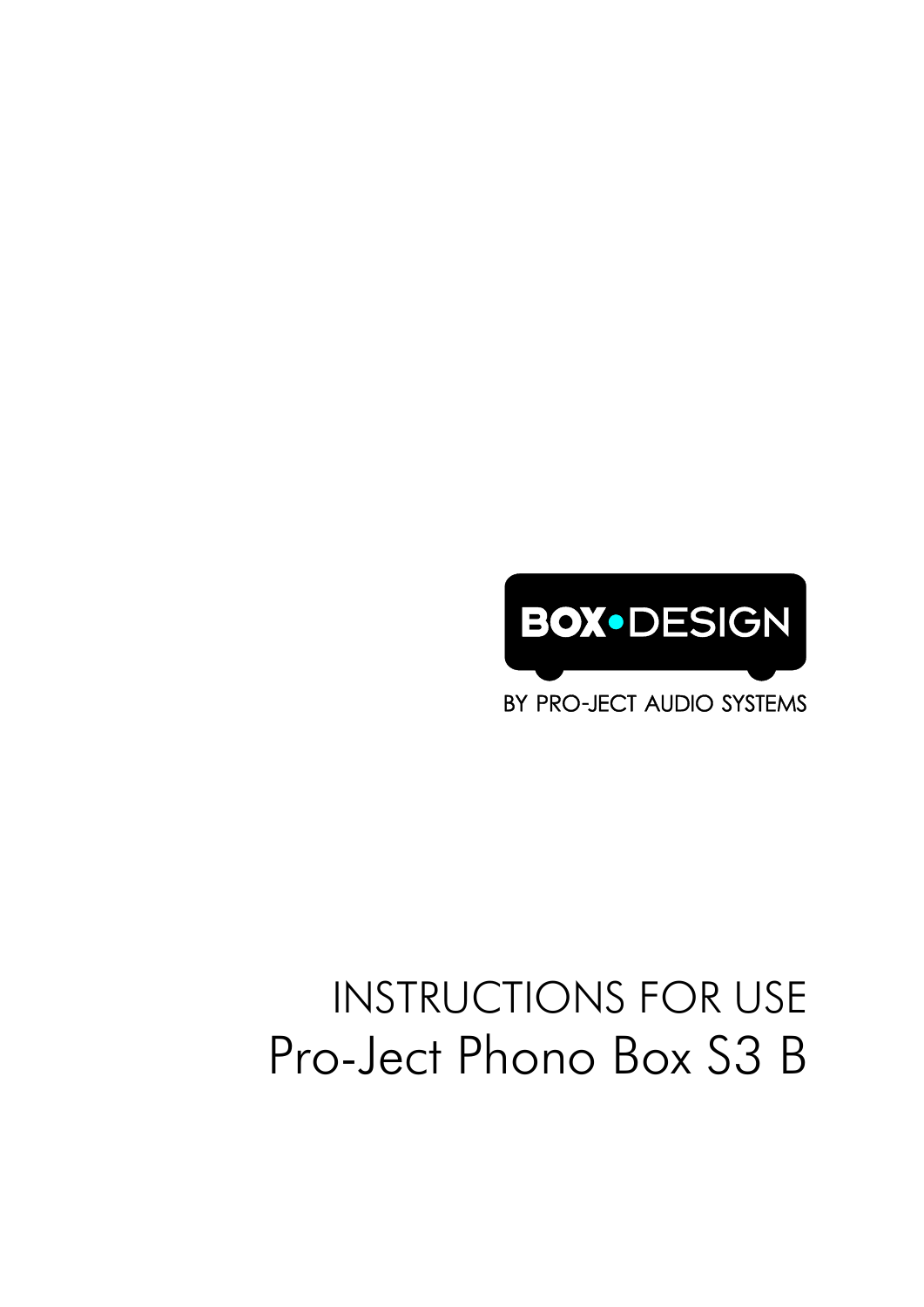Dear music lover,

thank you for purchasing a Pro-Ject Audio Systems phono amplifier. In order to achieve maximum performance and reliability you should study these instructions for use carefully.



*Warning of a hazard for the user, the unit or possible misuse.*

*Important notice.*

## Safety instructions



*AC outlet voltages vary from country to country. Before connecting to the mains, make sure that the voltage in your area meets the voltage requirements printed on the power supply. The power supply is used to disconnect the unit from the mains. Make sure that the power supply is easily* 

*accessible at all times. Never handle the device, the power supply while your hands are wet or damp. Avoid letting liquids enter the device or the power supply. Never place any item containing liquid, such as a flower vase on or near the device. Never spill any liquid on the device or the power supply. Never place any naked flame sources, such as lighted candles on or near the device. The product shall not be used* 

*in damp or wet locations, next to a bathtub, sink, swimming pool or any other similar conditions.*

# **Connectors**



*Make all connections whilst the phono amplifier is disconnected from the power supply.*

Take care to connect the left and right channels correctly. The right channel is usually marked red, the *left channel black or white.*



*Do not connect the phono amplifiers output to a phono input (sometimes labelled* gram*,* disc *or* RIAA*) on the amplifier.*

*Never use any other power supply than the one supplied with the unit.*

# Connecting the record player

Connect the tonearm signal lead to the In (5-pin mini XLR or RCA) of the phono amplifier. If you connected the lead to the RCA input, please also connect the grounding wire to the screw terminal of the Phono Box.

# Connection to the amplifier

Connect the Output (Balanced XLR or RCA) of the phono amplifier to a line input (such as AUX, CD, Tuner, Tape or Video) on your amplifier.



*RCA and XLR outputs are separated and both play all the time. 2 amplifiers can be connected.*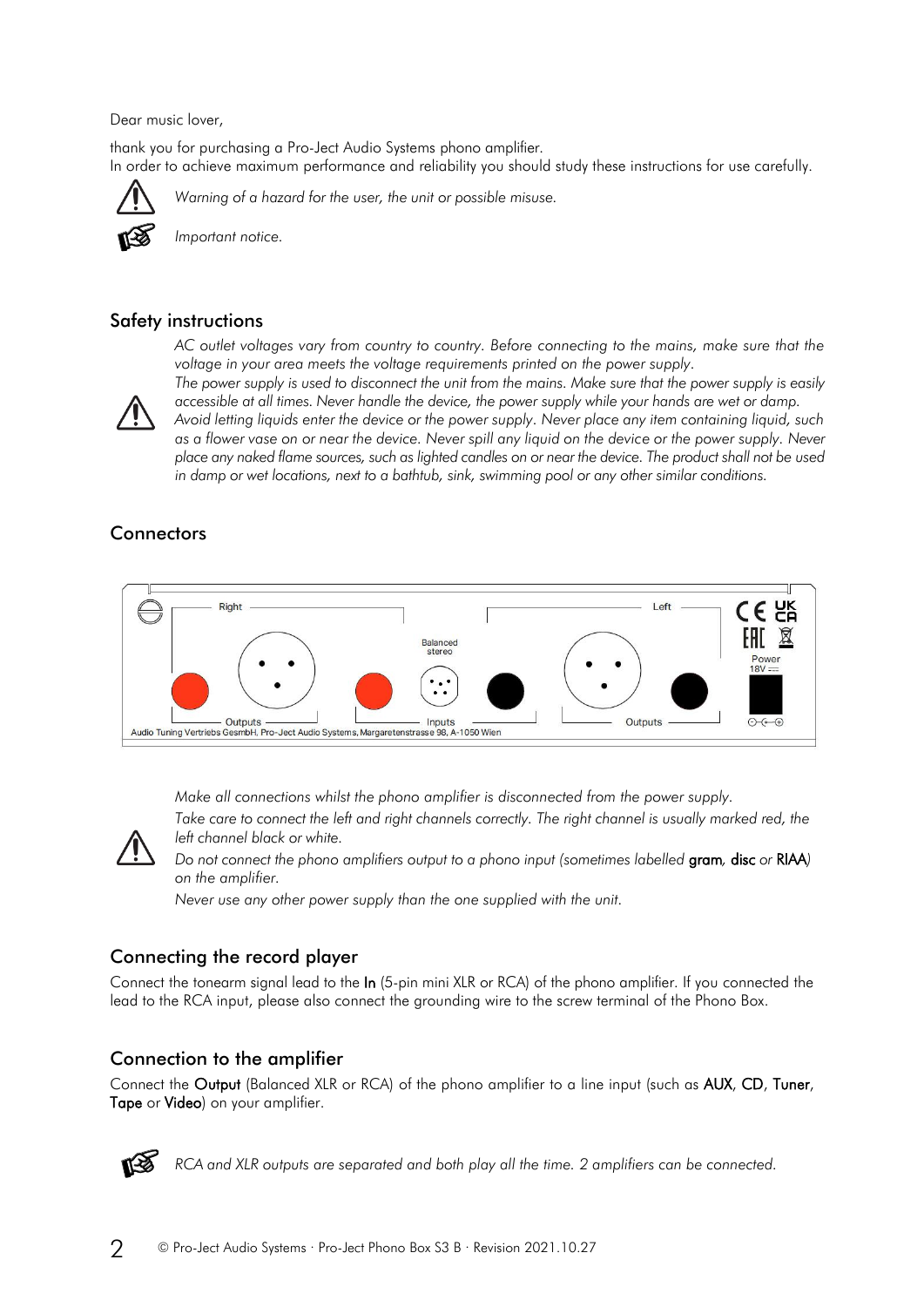## Mains power connection and switching the unit on and off

Connect the low voltage plug from the power supply to the Power 18V socket of the preamplifier before connecting the power supply to the mains.

The pushbutton on the front panel of the unit alternately turns the power on or returns it to standby mode. The blue LED on the front panel shows that the unit is powered on.

## **Settings**



#### Input

Selects balanced (5-pin mini XLR) or unbalanced (RCA) input.



*2 turntables can be connected to the preamplifier and this button acts as input selector, settings for each input are stored in memory.*

## Cartridge settings

The three push buttons on the right-hand side are used to set input impedance (Loading Ohms), input capacitance (Loading pF) and input gain (Gain dB).

To find out which type your cartridge is please consult the literature accompanying your cartridge. The literature for cartridges should also specify the correct input impedance and input capacitance, into which the cartridge is designed to work. If in doubt, please consult your dealer.

#### Examples:

Ortofon 2M Red (MM):

Input impedance 47kohms, Input capacitance 147pF, Input gain 40dB

Ortofon Quintet Red (Low-Output MC): Input impedance 50 ohms, Input capacitance - Any setting (not relevant for low-output MC), Input gain 60dB

#### Ortofon X5-MC (High-Output MC):

Input impedance 47kohms, Input capacitance 367pF, Input gain 40dB

#### Subsonic

The push button turns the subsonic filter on and off. The LED shows that the filter is turned on.